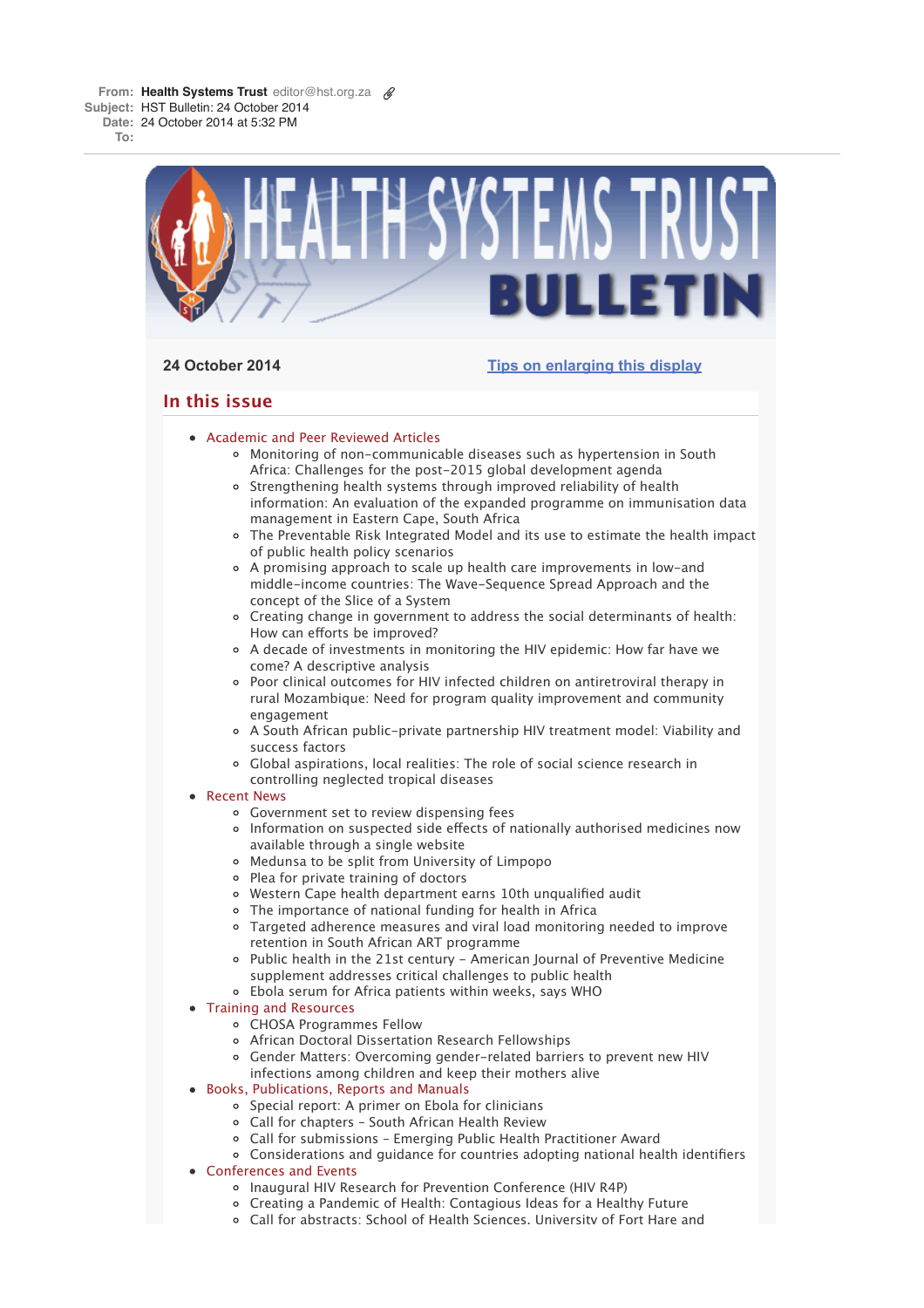Department of Health, Eastern Cape, Research Seminar 2014

, where  $y = y$ 

- 5th SA Child Health Priorities Conference  $\circ$
- 7th SA AIDS Conference: Reflection, Refocus and Renewal
- Job Opportunities
	- Kheth'Impilo: Programme Manager Advance Care Clinic
	- FHI 360 South Africa: Temporary Programme Officer

## **Academic and Peer Reviewed Articles**

## **Monitoring of non-communicable diseases such as hypertension in South Africa: Challenges for the post-2015 global development agenda**

*Candy Day, Pam Groenewald, Ria Laubscher, Sabrina Chaudhry, Nienke van Schaik, Debbie Bradshaw. South African Medical Journal. Published: 13 August 2014.*

Examining the non-communicable disease (NCD) profile for South Africa (SA) is crucial when developing health interventions that aim to reduce the burden of NCDs...Read More »

Source: http://samj.org.za/index.php/samj/article/view/7868[Accessed: 24 October 2014]

### **back to top**

### **Strengthening health systems through improved reliability of health information: An evaluation of the expanded programme on immunisation data management in Eastern Cape, South Africa** *A-M Jamin, B Kaposhi, D Schopflocher, N Mqoqi. Strengthening Health Systems. Published: 30 September 2014.*

An initial review of District Health Information System (DHIS) data from Eastern Cape Province, South Africa, collected for the Expanded Programme on Immunisation (EPI), identified wide variations in reported rates of immunisation between sub-districts, with some consistently exceeding 100%...Read More »

Source: http://www.shsjournal.org/index.php/shsj/article/view/10[Accessed: 24 October 2014]

### **back to top**

## **The Preventable Risk Integrated Model and its use to estimate the health impact of public health policy scenarios**

*Peter Scarborough, Richard A. Harrington, Anja Mizdrak, Lijuan Marissa Zhou, and Aiden Doherty. Scientifica. Published: 25 September 2014.*

Noncommunicable disease (NCD) scenario models are an essential part of the public health toolkit, allowing for an estimate of the health impact of population-level interventions that are not amenable to assessment by standard epidemiological study designs (e.g., health-related food taxes and physical infrastructure projects) and extrapolating results from small samples to the whole population... Read More »

Source: http://www.hindawi.com/journals/scientifica/2014/748750/[Accessed: 24 October 2014]

### **back to top**

**A promising approach to scale up health care improvements in low-and middle-income countries: The Wave-Sequence Spread Approach and the concept of the Slice of a System** *M. Rashad Massoud, Nana Mensah-Abrampah. F1000 Research. Published: 14 June 2014.*

There are several examples of successes in improving health care. However, many of these tend to remain limited to the sites they were originally developed in... Read More »

Source: http://f1000research.com/articles/3-100/v1[Accessed: 24 October 2014]

#### **back to top**

## **Creating change in government to address the social determinants of health: How can efforts be improved?**

*Gemma Carey, Brad Crammond and Roybn Keast. BioMed Central. Published: 20 October 2014.*

The evidence base for the impact of social determinants of health has been strengthened considerably in the last decade. Increasingly, the public health field is using this as a foundation for arguments and actions to change government policies... Read More »

Source: http://www.biomedcentral.com/1471-2458/14/1087/abstract[Accessed: 24 October 2014]

### **back to top**

## **A decade of investments in monitoring the HIV epidemic: How far have we come? A descriptive analysis**

*Tobias Alfven, Lotus McDougal, Luisa Frescura, Christian Aran, Paul Amler and Wayne Gill. Health Research Policy and Systems 2014. Published: 16 October 2014.*

The 2001 Declaration of Commitment (DoC) adopted by the General Assembly Special Session on HIV/AIDS (UNGASS) included a call to monitor national responses to the HIV epidemic...Read More »

Source: http://www.health-policy-systems.com/content/12/1/62[Accessed: 24 October 2014]

## **back to top**

**Poor clinical outcomes for HIV infected children on antiretroviral therapy in rural Mozambique: Need for program quality improvement and community engagement**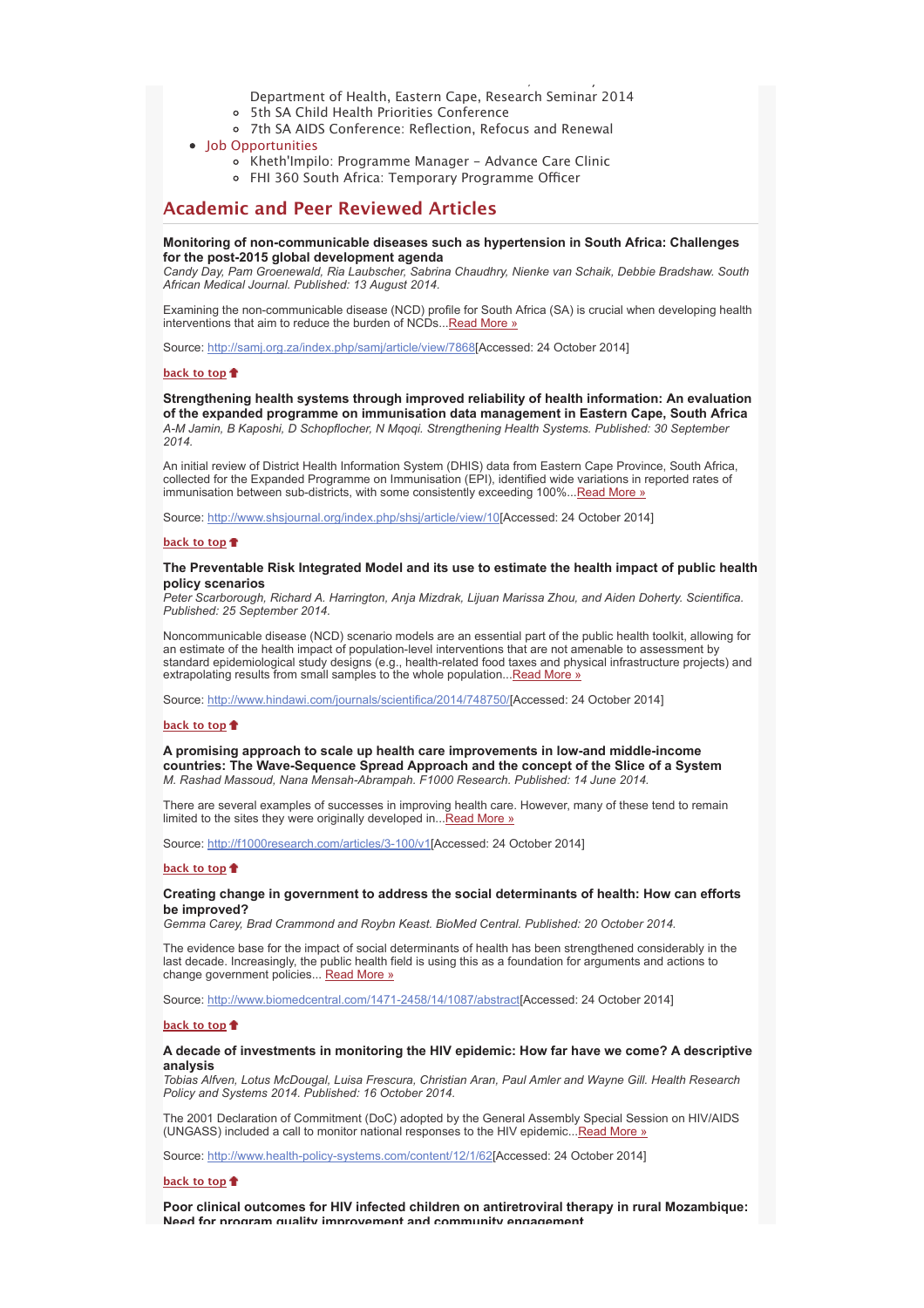**Need for program quality improvement and community engagement** *Sten H. Vermund, Meridith Blevins, Troy D. Moon, Eurico José, Linda Moiane, José A. Tique, Mohsin Sidat, Philip J. Ciampa, Bryan E. Shepherd, Lara M.E. Vaz. PlosOne. Published: 20 October 2014.*

Residents of Zambézia Province, Mozambique live from rural subsistence farming and fishing. The 2009 provincial HIV prevalence for adults 15-49 years was 12.6%, higher among women (15.3%) than men (8.9%). We reviewed clinical data to assess outcomes for HIV-infected children on combination antiretroviral therapy (cART) in a highly resource-limited setting... Read More »

Source: http://www.plosone.org/article/info%3Adoi%2F10.1371%2Fjournal.pone.0110116[Accessed: 24 October 2014]

## **back to top**

**A South African public-private partnership HIV treatment model: Viability and success factors** *Jude Igumbor, Sophie Pascoe, Shuabe Rajap, Wendy Townsend, John Sargent, Ernest Darkoh. PlosOne. Published: 20 October 2014.*

The increasing number of people requiring HIV treatment in South Africa calls for efficient use of its human resources for health in order to ensure optimum treatment coverage and outcomes... Read More »

Source: http://www.plosone.org/article/info%3Adoi%2F10.1371%2Fjournal.pone.0110635[Accessed: 24 October 2014]

### **back to top**

## **Global aspirations, local realities: The role of social science research in controlling neglected tropical diseases**

*Kevin Bardosh. Centre of African Studies, School of Social and Political Science, College of Humanities and Social Science, The University of Edinburgh, UK. Division of Pathway Medicine and Centre for Infectious Diseases, School of Biomedical Sciences, College of Medicine and Veterinary Medicine, The University of Edinburgh, UK. Infectious Diseases of Poverty 2014. Published: 1 October 2014.*

Neglected Tropical Diseases (NTDs) are both drivers and manifestations of poverty and social inequality. Increased advocacy efforts since the mid-2000s have led to ambitious new control and elimination targets set for 2020 by the World Health Organization... Read More »

Source: http://www.idpjournal.com/content/3/1/35/abstract[Accessed: 24 October 2014]

## **back to top**

## **Recent News**

## **Government set to review dispensing fees**

*BDlive. Published: 9 October 2014.*

The Department of Health is planning a review of pharmacists' dispensing fees to compensate for the envisaged loss in income from its proposed ban on payments from drug companies... Read More »

Source: http://www.bdlive.co.za/national/health/2014/10/09/government-set-to-review-dispensing-fees[Accessed: 24 October 2014]

### **back to top**

## **Information on suspected side effects of nationally authorised medicines now available through a single website**

*EMA Press Release. Published: 6 October 2014.*

As of today, European citizens can obtain information on suspected side effects, also known as suspected adverse drug reactions, of an additional 1,700 active substances contained in medicines approved in the European Union (EU) through a website maintained by the European Medicines Agency (EMA)...Read More »

Source: http://www.ema.europa.eu/ema/index.jsp? curl=pages/news\_and\_events/news/2014/10/news\_detail\_002180[Accessed: 24 October 2014]

## **back to top**

### **Medunsa to be split from University of Limpopo** *BDlive. Published: 13 October 2014.*

The Medical University of South Africa (Medunsa) is being separated from the University of Limpopo (UL) and will in January next year become a part of the new Sefako Makgatho Health Sciences University (SMU)...Read More »

Source: http://www.bdlive.co.za/national/education/2014/10/13/medunsa-to-be-split-from-university-oflimpopo[Accessed: 24 October 2014]

### **back to top**

**Plea for private training of doctors** *BDlive. Published: 17 October 2014.*

A paradigm shift is needed if SA is to have enough doctors to meet its growing disease burden, delegates at the Hospital Association of SA (Hasa) conference heard on Thursday... Read More »

Source: http://www.bdlive.co.za/national/health/2014/10/17/plea-for-private-training-of-doctors[Accessed: 24 October 2014]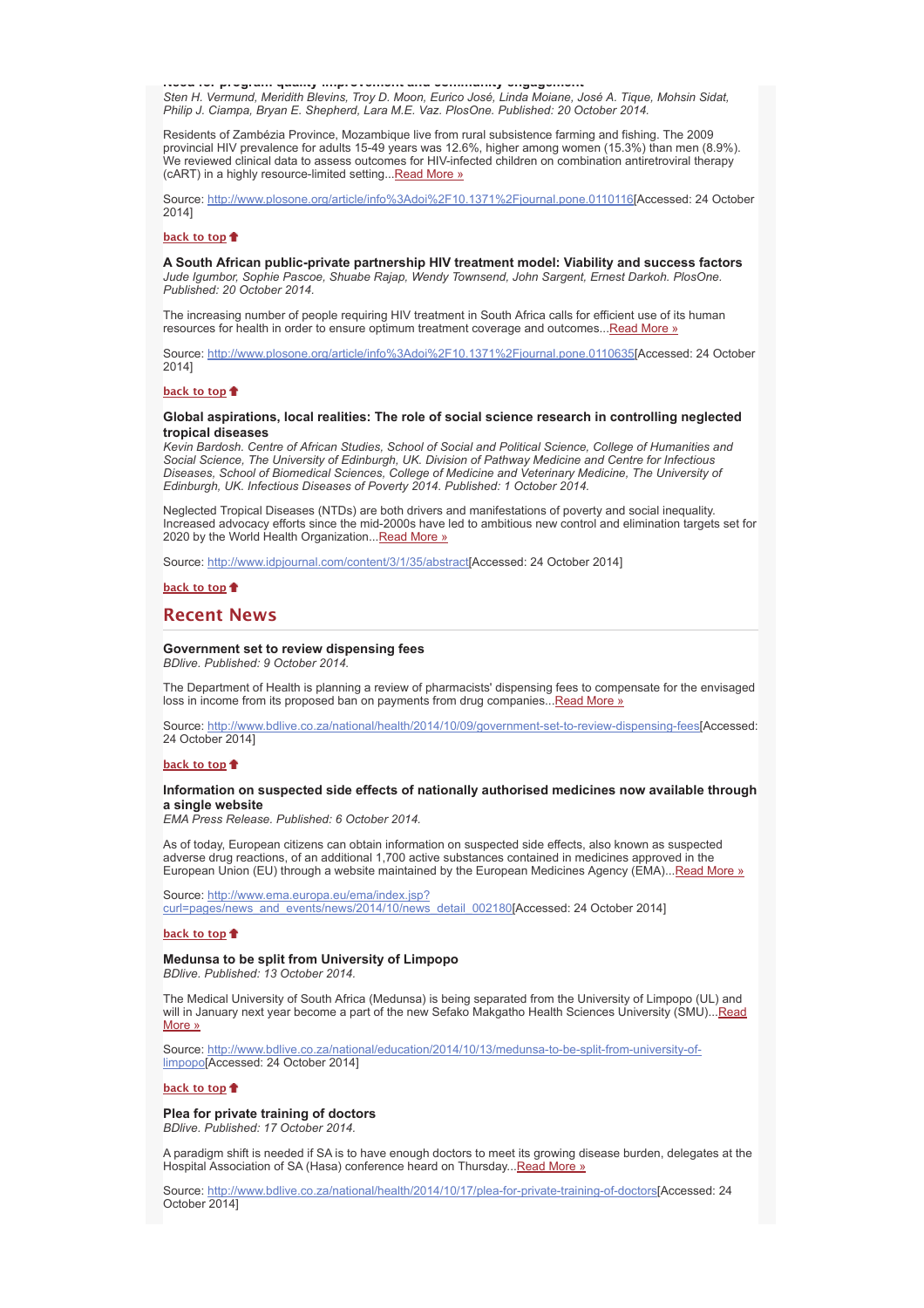### **back to top**

### **Western Cape health department earns 10th unqualified audit** *BDlive. Published: 14 October 2014.*

The Western Cape health department announced on Tuesday that it had received its 10th unqualified audit from the auditor-general. The achievement stands in stark contrast to the rest of SA's provincial health departments... Read More »

Source: http://www.bdlive.co.za/national/health/2014/10/14/western-cape-health-department-earns-10thunqualified-audit[Accessed: 24 October 2014]

### **back to top**

### **The importance of national funding for health in Africa**

*UNAIDS. Published: 14 October 2014.*

Prominent African leaders and stakeholders spoke about the importance of national funding for health during a high-level side event at the African Development Forum... Read More »

### Source:

http://www.unaids.org/en/resources/presscentre/featurestories/2014/october/20141014morocco/[Accessed: 24 October 2014]

## **back to top**

## **Targeted adherence measures and viral load monitoring needed to improve retention in South African ART programme**

*aidsmap. Published: 16 October 2014.*

57% of people living with HIV in South Africa who are eligible to initiate antiretroviral therapy (ART) are in care and only 37% of the 2012/2013 cohort of people receiving ART were given a viral load test... Read More  $\alpha$ 

Source: http://www.aidsmap.com/Targeted-adherence-measures-and-viral-load-monitoring-needed-to-improveretention-in-South-African-ART-programme/page/2913314/[Accessed: 24 October 2014]

### **back to top**

# **Public health in the 21st century - American Journal of Preventive Medicine supplement addresses critical challenges to public health**

*EurekAlert. Published: 16 October 2014.*

In a new supplement to the American Journal of Preventive Medicine, experts address critical challenges to public health, from workforce development, capacity building, partnership and collaborations, and changes and needs in workforce composition...Read More »

Source: http://www.eurekalert.org/pub\_releases/2014-10/ehs-phi101614.php[Accessed: 24 October 2014]

## **back to top**

# **Ebola serum for Africa patients within weeks, says WHO**

*BBC News Online. Published: 21 October 2014.*

Serum made from the blood of recovered Ebola patients could be available within weeks in Liberia, one of the countries worst hit by the virus, says the World Health Organization...Read More »

Source: http://www.bbc.com/news/health-29707393[Accessed: 24 October 2014]

## **back to top**

## **Training and Resources**

## **CHOSA Programmes Fellow**

*Opportunity Closing Date: 31 October 2014*

Children of South Africa's (CHOSA) mission is to identify and support communities and community-based organisations (CBOs) that reach out and take care of orphans and other vulnerable children in South Africa...Click Here>>

## **back to top**

### **African Doctoral Dissertation Research Fellowships**

*Deadline: 15 January 2015 Contact: The ADDRF Manager, E-mail: 2015addrf@aphrc.org*

The African Population and Health Research Center (APHRC), in partnership with the International Development Research Centre (IDRC), is calling for applications for the African Doctoral Dissertation Research Fellowships (ADDRF).Click Here>>

## **back to top**

**Gender Matters: Overcoming gender-related barriers to prevent new HIV infections among children and keep their mothers alive**

*UNAIDS. Published: October 2014.*

Approximately 660 children globally are estimated to acquire HIV every day, mostly during pregnancy, birth or breastfeeding If pregnant women living with HIV and their children both have timely and continued access to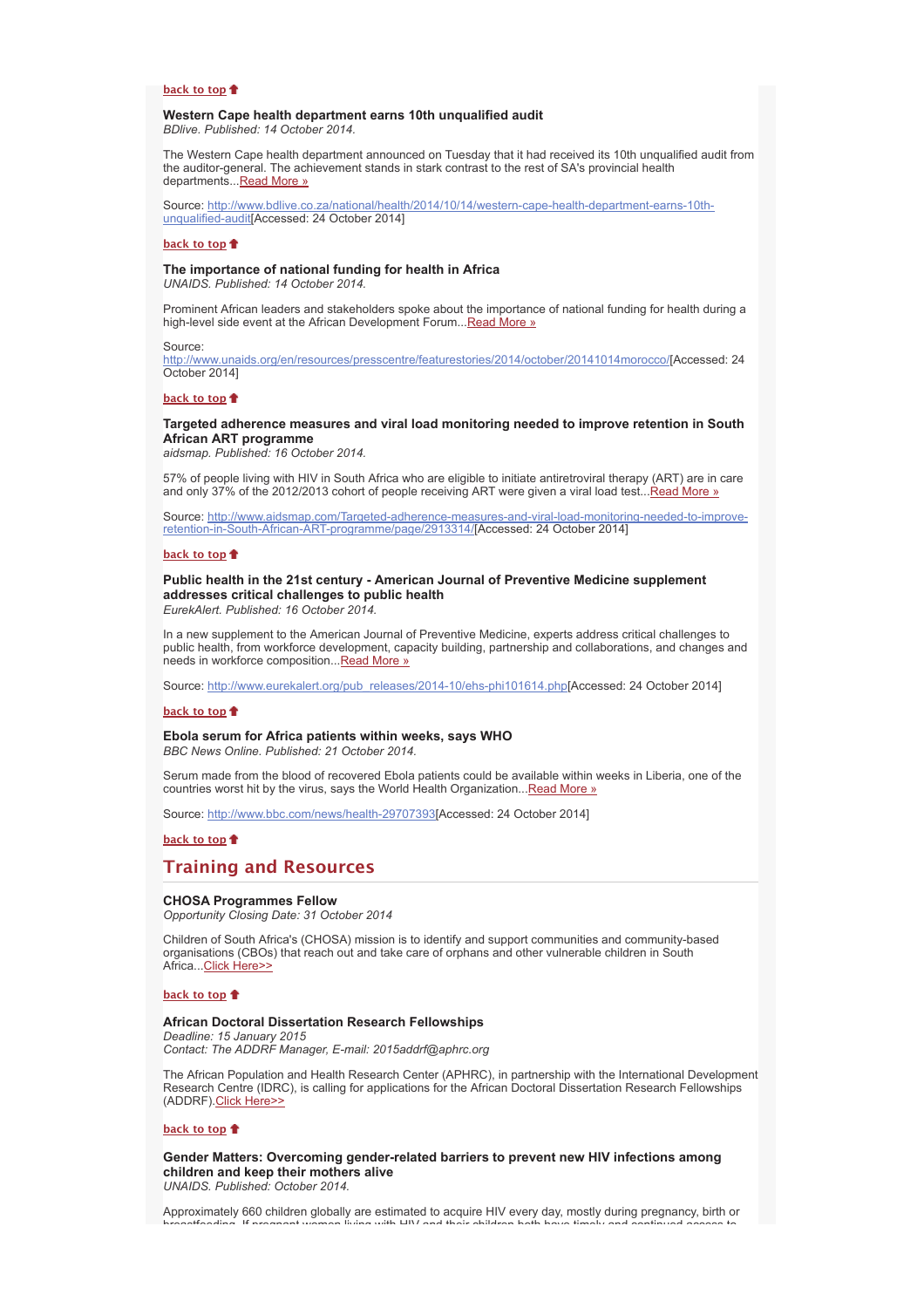breastfeeding. If pregnant women living with HIV and their children both have timely and continued access to antiretroviral medicines, it is possible to reduce new HIV infections among children to less than 5%. Click Here>>

## **back to top**

# **Books, Publications, Reports and Manuals**

### **Special report: A primer on Ebola for clinicians**

*Disaster Medicine and Public Health Preparedness. Published: 17 October 2014.*

Clinicians outside of West Africa, particularly those who work in emergency medicine, critical care, infectious diseases, and infection control, should be familiar with the fundamentals of Ebola virus disease, including its diagnosis, treatment, and control. Click Here»

### **back to top**

## **Call for chapters – South African Health Review** *Health Systems Trust*

Researchers, educators, students, policy-makers, planners, capacity-builders, managers and specialist practitioners in the field of health systems and related health development disciplines are invited to submit abstracts for the 2014/2015 South African Health Review... Read More »

## **back to top**

# **Call for submissions – Emerging Public Health Practitioner Award**

*Health Systems Trust*

The South African Health Review Emerging Public Health Practitioner Award is offered to South African candidates under the age of 35 to submit a chapter dealing with public health or policy in South Africa for publication in the South African Health Review...Read More »

#### **back to top**

### **Considerations and guidance for countries adopting national health identifiers** *UNAIDS. Published: June 2014.*

Many lower- and middle-income countries are in the process of scaling up health services as part of strengthening their health sector to provide services for communicable and non-communicable diseases...Read More »

### **back to top**

# **Conferences and Events**

### **Inaugural HIV Research for Prevention Conference (HIV R4P)**

*When: 28-31 October 2014 Venue: Cape Town International Convention Centre, South Africa URL: http://hivr4p.org/*

HIV R4P is the world's first and only scientific meeting dedicated exclusively to biomedical HIV prevention research. Through both abstract and non-abstract driven sessions, the conference will support cross-fertilization between research on HIV vaccines, microbicides, PrEP, treatment as prevention and other biomedical prevention approaches, while also providing a venue to discuss the research findings, questions and priorities that are specific to advancing each modality.

#### **back to top**

## **Creating a Pandemic of Health: Contagious Ideas for a Healthy Future**

*When: 3-5 November 2014 Venue: MaRS Discovery District, Toronto, Canada URL: https://pandemicofhealth.ca/*

The Global Health, Equity and Innovation Summit will bring together thought leaders, who will explore how best to create a pandemic of health. The program of the Summit will develop from a foundational theme, "Creating and Spreading Health".

### **back to top**

## **Call for abstracts: School of Health Sciences, University of Fort Hare and Department of Health, Eastern Cape, Research Seminar 2014**

*Deadline: 30 October 2014 URL: http://www.hst.org.za/news/call-abstracts-school-health-sciences-university-fort-hare-and-departmenthealth-eastern-cape-r*

The call for abstracts provides you with a platform to enable you to actively contribute to the scientific agenda on "Mentoring for Sustainable Rural Community Resilience and Public Health" in Eastern Cape, at School of Health Sciences Research Seminar 2014, by submitting an abstract via e-mail at dgoon@ufh.ac.za or daniel.goon2013@yahoo.com

### **back to top**

**5th SA Child Health Priorities Conference** *When: 3-5 December 2014 Venue: University of the Free State, Bloemfontein, South Africa URL: http://childhealthpriorities.co.za*